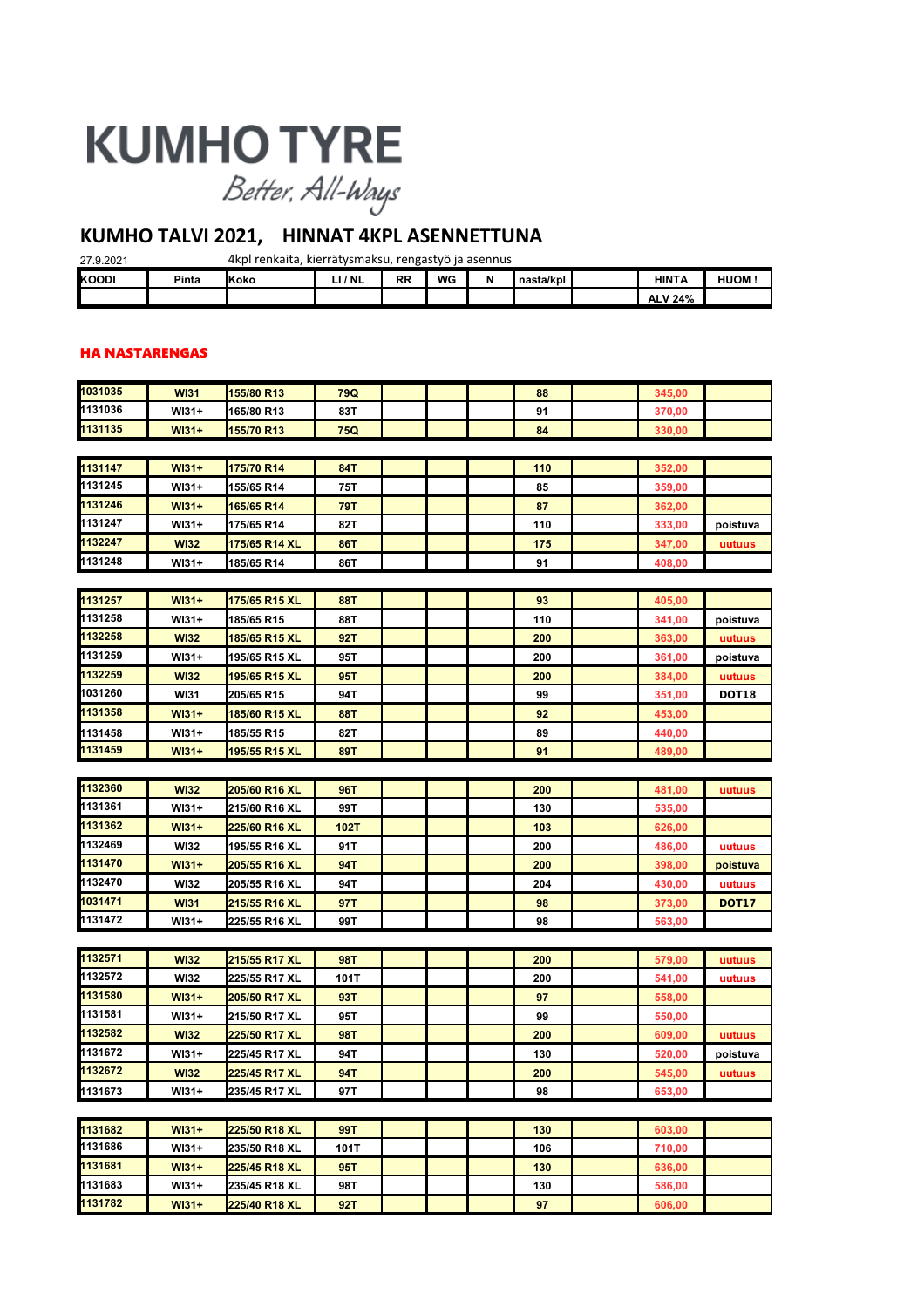| KOODI   | Pinta   | <b>Koko</b>   | LI/NL      | <b>RR</b> | WG | N | nasta/kpl | <b>HINTA</b>   | HUOM! |
|---------|---------|---------------|------------|-----------|----|---|-----------|----------------|-------|
|         |         |               |            |           |    |   |           | <b>ALV 24%</b> |       |
|         |         |               |            |           |    |   |           |                |       |
| 1131684 | $W131+$ | 245/40 R18 XL | 97T        |           |    |   | 130       | 796,00         |       |
|         |         |               |            |           |    |   |           |                |       |
| 1131692 | $W131+$ | 225/45 R19 XL | <b>96T</b> |           |    |   | 130       | 745,00         |       |
| 1131694 | $W131+$ | 245/45 R19 XL | 102T       |           |    |   | 130       | 791,00         |       |
| 1131794 | $W131+$ | 245/40 R19 XL | <b>98T</b> |           |    |   | 130       | 719,00         |       |
| 1131893 | $W131+$ | 235/35 R19 XL | 91T        |           |    |   | 130       | 769,00         |       |

#### HA KITKARENGAS

| 1731145 | <b>KW31</b> | 155/65 R14    | <b>75R</b>      | Е            | E. | 68DB        |  | 326.00 |          |
|---------|-------------|---------------|-----------------|--------------|----|-------------|--|--------|----------|
| 1151247 | <b>WI51</b> | 175/65 R14 XL | 86T             | D            | Е  | <b>71DB</b> |  | 374,00 | uutuus   |
| 1731248 | <b>KW31</b> | 185/65 R14    | <b>86R</b>      | Е            | F. | <b>71DB</b> |  | 364,00 |          |
|         |             |               |                 |              |    |             |  |        |          |
| 1151258 | <b>WI51</b> | 185/65 R15 XL | 92T             | $\mathbf{C}$ | D  | <b>71DB</b> |  | 406.00 | uutuus   |
| 1151259 | <b>WI51</b> | 195/65 R15 XL | 95T             | C            | D  | 72DB        |  | 391,00 | uutuus   |
| 1151358 | <b>WI51</b> | 185/60 R15 XL | <b>88T</b>      | D            | D  | <b>71DB</b> |  | 403.00 | uutuus   |
| 1731458 | <b>KW31</b> | 185/55 R15 XL | 86R             | D            | E. | 71DB        |  | 412,00 |          |
|         |             |               |                 |              |    |             |  |        |          |
| 1151360 | <b>WI51</b> | 205/60 R16 XL | <b>96T</b>      | $\mathbf{C}$ | D  | <b>72DB</b> |  | 487,00 | uutuus   |
| 1151361 | <b>WI51</b> | 215/60 R16 XL | 99T             | C            | D  | <b>72DB</b> |  | 524,00 | uutuus   |
| 1731469 | <b>KW31</b> | 195/55 R16 XL | 91 <sub>R</sub> | D            | E. | <b>70DB</b> |  | 420,00 |          |
| 1151470 | <b>WI51</b> | 205/55 R16 XL | 94T             | C            | D  | 72DB        |  | 401,00 | uutuus   |
| 1731479 | <b>KW31</b> | 215/55 R16 XL | 97R             | Е            | F  | <b>72DB</b> |  | 487,00 |          |
|         |             |               |                 |              |    |             |  |        |          |
| 1151471 | <b>WI51</b> | 215/55 R17 XL | <b>98T</b>      | $\mathbf{C}$ | D  | <b>72DB</b> |  | 535,00 | uutuus   |
| 1151472 | <b>WI51</b> | 225/55 R17 XL | 101T            | C            | D  | 72DB        |  | 567,00 | uutuus   |
| 1151571 | <b>WI51</b> | 215/50 R17 XL | 95T             | C            | D  | <b>72DB</b> |  | 453,00 | uutuus   |
| 1151572 | <b>WI51</b> | 225/50 R17 XL | 98T             | C            | D  | 72DB        |  | 565,00 | uutuus   |
| 1731672 | <b>KW31</b> | 225/45 R17 XL | 94R             | Е            | F  | <b>71DB</b> |  | 506,00 | poistuva |
| 1151672 | <b>WI51</b> | 225/45 R17 XL | 94T             | D            | D  | 72DB        |  | 545,00 | uutuus   |
| 1151674 | <b>WI51</b> | 245/45 R17 XL | 99T             | $\mathbf{C}$ | D  | <b>72DB</b> |  | 620,00 | uutuus   |
|         |             |               |                 |              |    |             |  |        |          |
| 1151583 | <b>WI51</b> | 235/50 R18 XL | 101T            | $\mathbf{C}$ | D  | <b>72DB</b> |  | 673,00 | uutuus   |
| 1151682 | <b>WI51</b> | 225/45 R18 XL | 95T             | D            | D  | <b>72DB</b> |  | 625.00 | unfuns   |

| <b>WI51</b> | <b>235/50 R18 XL</b> | 101T |   | <b>72DB</b> |  | 673.00 | uutuus |
|-------------|----------------------|------|---|-------------|--|--------|--------|
| <b>WI51</b> | 225/45 R18 XL        | 95T  |   | 72DB        |  | 625,00 | uutuus |
| <b>WI51</b> | 245/45 R18 XL        | 100T |   | <b>72DB</b> |  | 667.00 | uutuus |
| <b>WI51</b> | 225/40 R18 XL        | 92T  |   | 72DB        |  | 705.00 | uutuus |
| <b>WI51</b> | 245/40 R18 XL        | 97T  | D | <b>72DB</b> |  | 718.00 | uutuus |
|             |                      |      |   |             |  |        |        |

#### SUV NASTARENGAS

| 1031150 | <b>WI31</b> | 205/70 R15    | <b>96T</b>  |  | 102 | 465,00 | <b>DOT18</b> |
|---------|-------------|---------------|-------------|--|-----|--------|--------------|
|         |             |               |             |  |     |        |              |
| 1032161 | <b>WS31</b> | 215/70 R16    | 100T        |  | 130 | 571,00 |              |
| 1032162 | <b>WS31</b> | 225/70 R16 XL | 107T        |  | 130 | 572,00 |              |
| 1032163 | <b>WS31</b> | 235/70 R16    | 106T        |  | 130 | 624,00 | <b>DOT18</b> |
| 1032164 | <b>WS31</b> | 245/70 R16    | 107T        |  | 130 | 625,00 |              |
| 1032166 | <b>WS31</b> | 265/70 R16    | <b>112T</b> |  | 130 | 789,00 |              |
| 1131261 | $W131+$     | 215/65 R16    | 98T         |  | 130 | 501,00 | poistuva     |
| 1132261 | <b>WI32</b> | 215/65 R16 XL | 102T        |  | 200 | 557,00 | uutuus       |

| 1032271 | <b>WS31</b> | <b>215/65 R17 XL</b> | 101T        |  | 130 | 595,00 |  |
|---------|-------------|----------------------|-------------|--|-----|--------|--|
| 1032272 | <b>WS31</b> | 225/65 R17           | 102T        |  | 130 | 631.00 |  |
| 1032273 | <b>WS31</b> | 235/65 R17 XL        | <b>108T</b> |  | 130 | 681.00 |  |
| 1032274 | <b>WS31</b> | 245/65 R17 XL        | 111T        |  | 130 | 609.00 |  |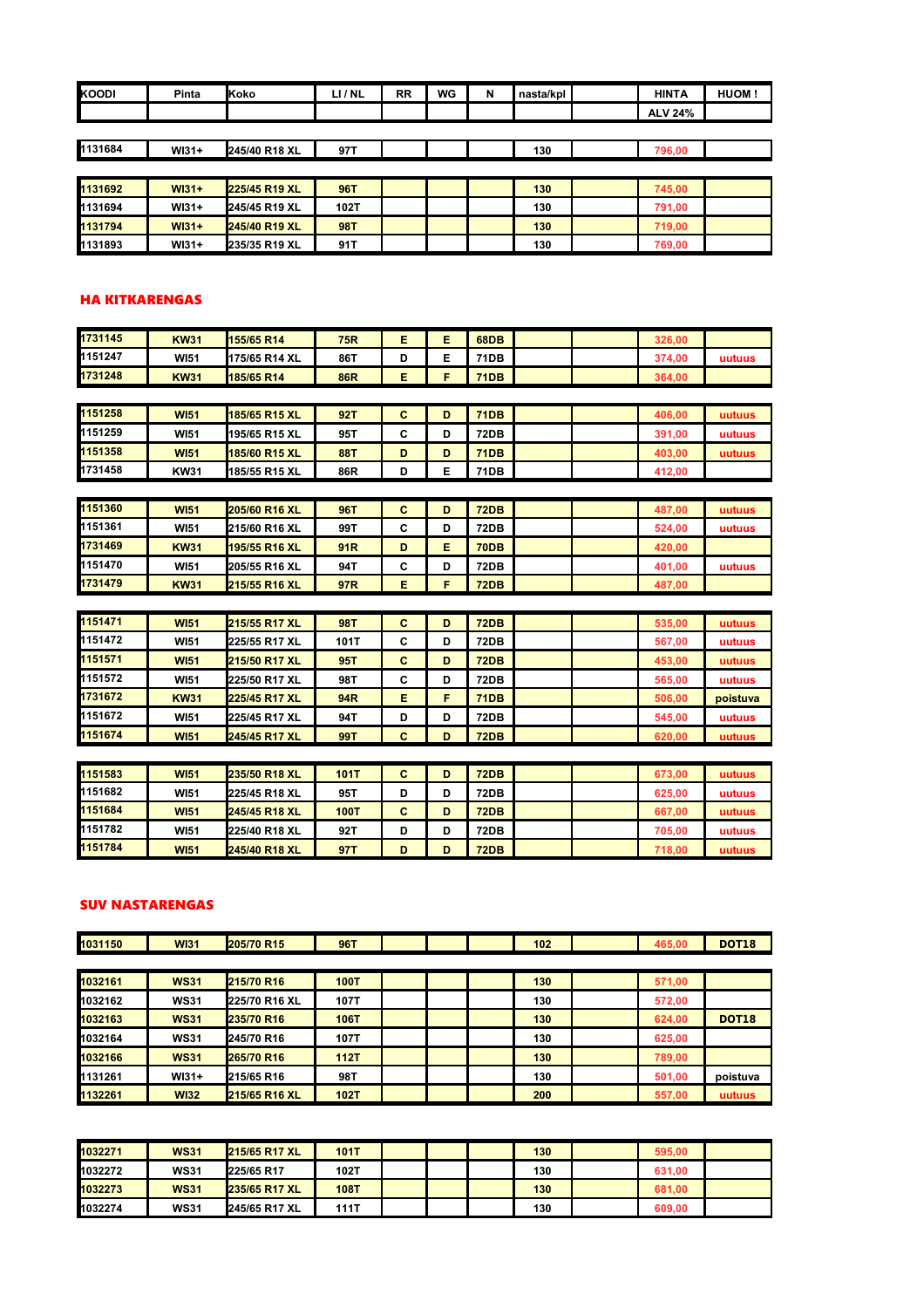| <b>KOODI</b> | Pinta       | Koko          | LI/NL       | <b>RR</b> | WG | N | nasta/kpl | <b>HINTA</b>   | HUOM!  |
|--------------|-------------|---------------|-------------|-----------|----|---|-----------|----------------|--------|
|              |             |               |             |           |    |   |           | <b>ALV 24%</b> |        |
|              |             |               |             |           |    |   |           |                |        |
| 1032275      | <b>WS31</b> | 255/65 R17    | <b>110T</b> |           |    |   | 130       | 621,00         |        |
| 1032276      | <b>WS31</b> | 265/65 R17 XL | 116T        |           |    |   | 130       | 668,00         |        |
| 1032471      | <b>WS31</b> | 215/60 R17 XL | <b>100T</b> |           |    |   | 130       | 624,00         |        |
| 1032472      | <b>WS31</b> | 225/60 R17 XL | 103T        |           |    |   | 130       | 632,00         |        |
| 1032473      | <b>WS31</b> | 235/60 R17 XL | 106T        |           |    |   | 130       | 561,00         |        |
| 1032475      | <b>WS31</b> | 235/55 R17 XL | 103T        |           |    |   | 130       | 691,00         |        |
|              |             |               |             |           |    |   |           |                |        |
| 1032382      | <b>WS31</b> | 225/60 R18 XL | <b>104T</b> |           |    |   | 130       | 744,00         | uutuus |
| 1032383      | <b>WS31</b> | 235/60 R18 XL | 107T        |           |    |   | 130       | 773,00         |        |
| 1032385      | <b>WS31</b> | 255/60 R18 XL | 112T        |           |    |   | 130       | 803,00         |        |
| 1032386      | <b>WS31</b> | 265/60 R18 XL | 114T        |           |    |   | 130       | 803,00         |        |
| 1032388      | <b>WS31</b> | 285/60 R18    | <b>116T</b> |           |    |   | 130       | 783,00         |        |
| 1032482      | <b>WS31</b> | 225/55 R18 XL | 102T        |           |    |   | 130       | 764,00         |        |
| 1032483      | <b>WS31</b> | 235/55 R18 XL | 104T        |           |    |   | 130       | 781,00         |        |
| 1032485      | <b>WS31</b> | 255/55 R18 XL | 109T        |           |    |   | 130       | 771,00         |        |
|              |             |               |             |           |    |   |           |                |        |
| 1032493      | <b>WS31</b> | 235/55 R19 XL | <b>105T</b> |           |    |   | 130       | 633,00         |        |
| 1032494      | <b>WS31</b> | 245/55 R19 XL | 107T        |           |    |   | 130       | 630,00         |        |
| 1032495      | <b>WS31</b> | 255/55 R19 XL | 111T        |           |    |   | 130       | 705,00         |        |
| 1032595      | <b>WS31</b> | 255/50 R19 XL | 107T        |           |    |   | 130       | 883,00         |        |
|              |             |               |             |           |    |   |           |                |        |
| 1032600      | <b>WS31</b> | 265/50 R20 XL | 111T        |           |    |   | 130       | 978,00         |        |
| 1032307      | <b>WS31</b> | 275/40 R20 XL | 106T        |           |    |   | 130       | 689,00         |        |
|              |             |               |             |           |    |   |           |                |        |
| 1032319      | <b>WS31</b> | 295/40 R21 XL | <b>111T</b> |           |    |   | 130       | 835,00         |        |

#### SUV KITKARENGAS

| 1741161 | <b>WS51</b> | 215/70 R16    | <b>100T</b> | D | D | <b>72DB</b> |  | 546,00 |        |
|---------|-------------|---------------|-------------|---|---|-------------|--|--------|--------|
| 1741164 | <b>WS51</b> | 245/70 R16 XL | <b>111T</b> | С | D | 72DB        |  | 623,00 |        |
| 1741261 | <b>WS51</b> | 215/65 R16 XL | 102T        | С | D | <b>72DB</b> |  | 500,00 |        |
|         |             |               |             |   |   |             |  |        |        |
| 1741272 | <b>WS51</b> | 225/65 R17 XL | 106T        | C | Е | <b>72DB</b> |  | 545,00 |        |
| 1741273 | <b>WS51</b> | 235/65 R17 XL | 108T        | С | Е | 72DB        |  | 628,00 |        |
| 1741275 | <b>WS51</b> | 255/65 R17 XL | <b>114T</b> | C | D | <b>72DB</b> |  | 645,00 |        |
| 1741276 | <b>WS51</b> | 265/65 R17 XL | 116T        | С | Е | 72DB        |  | 683,00 |        |
| 1741741 | <b>WS51</b> | 215/60 R17 XL | <b>100T</b> | C | Е | <b>72DB</b> |  | 564,00 |        |
| 1741742 | <b>WS51</b> | 225/60 R17 XL | 103T        | C | Е | 72DB        |  | 643,00 |        |
| 1151473 | <b>WI51</b> | 235/55 R17 XL | 103T        | С | D | <b>72DB</b> |  | 602,00 | uutuus |

| 1741479 | <b>WS51</b> | 225/60 R18 XL        | 104T | C | E | <b>72DB</b> |  | 552.00 | uutuus |
|---------|-------------|----------------------|------|---|---|-------------|--|--------|--------|
| 1741480 | <b>WS51</b> | 235/60 R18 XL        | 107T | C | E | <b>72DB</b> |  | 713.00 |        |
| 1741486 | <b>WS51</b> | <b>265/60 R18 XL</b> | 114T | С | E | <b>72DB</b> |  | 575,00 |        |
| 1741582 | <b>WS51</b> | 225/55 R18 XL        | 102T | D | Е | <b>72DB</b> |  | 539.00 |        |
| 1741583 | <b>WS51</b> | 235/55 R18 XL        | 104T | D | Е | <b>72DB</b> |  | 709,00 |        |
| 1741585 | <b>WS51</b> | <b>255/55 R18 XL</b> | 109T | C | F | 72DB        |  | 703,00 |        |

| 1741593 | <b>WS51</b> | <b>235/55 R19 XL</b> | 105T        |   | <b>72DB</b> |  | 582.00 |  |
|---------|-------------|----------------------|-------------|---|-------------|--|--------|--|
| 1741594 | <b>WS51</b> | 245/55 R19 XL        | 107T        |   | 72DB        |  | 582.00 |  |
| 1741599 | <b>WS51</b> | <b>255/55 R19 XL</b> | <b>111T</b> | ш | <b>72DB</b> |  | 615.00 |  |

## MAASTOAUTO NASTARENGAS

| 1012031 | <b>KC11</b> | 31x10.5 R15 c6 | 109Q     |  |  | 748.00 |  |
|---------|-------------|----------------|----------|--|--|--------|--|
| 1012153 | <b>KC11</b> | 235/75 R15     | 104/101Q |  |  | 619.00 |  |